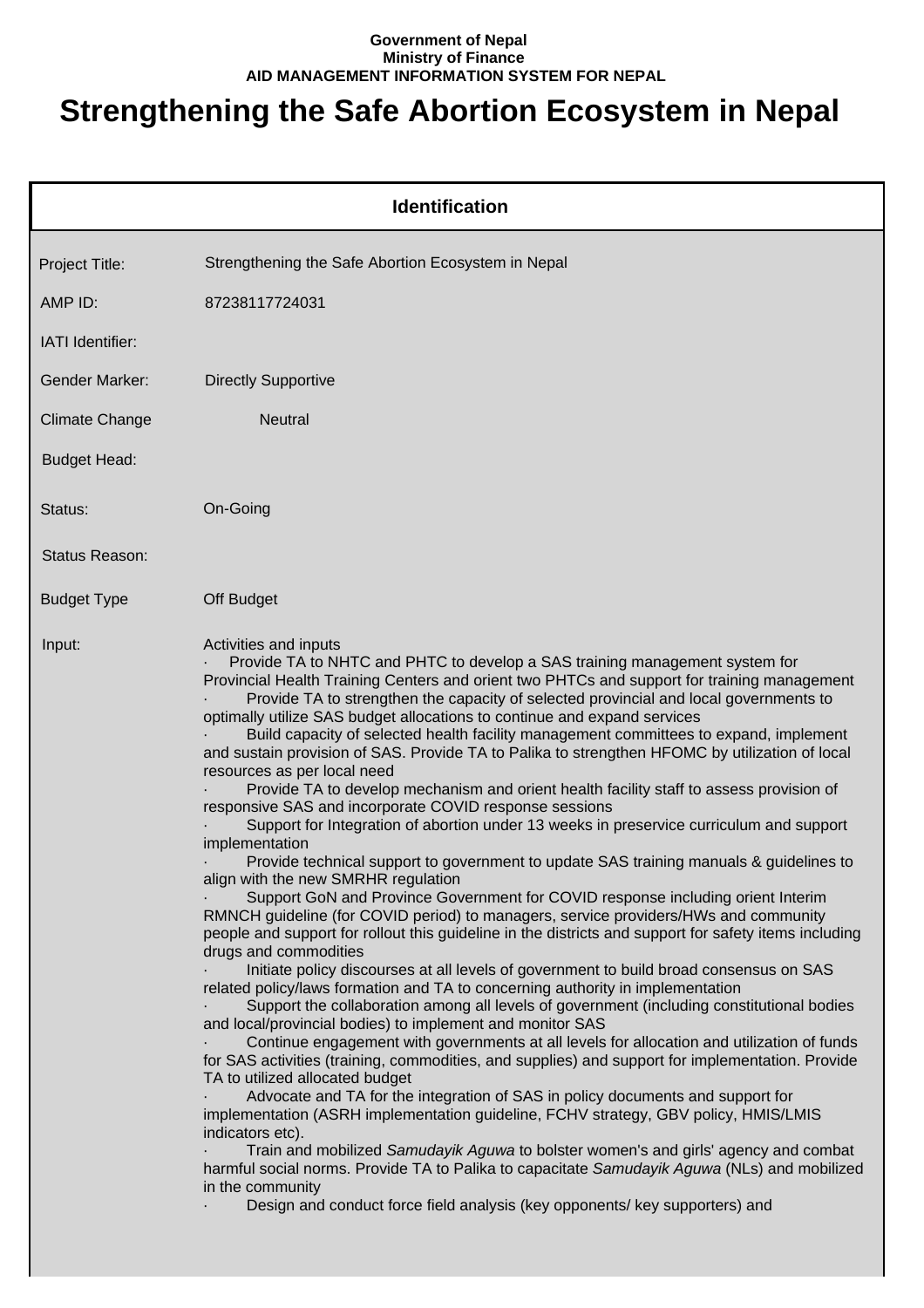|                   | <b>Planning</b>                                                                                                                                                                                                                                                                                                                                                                                                                                                                                                                                                                                                                                                                                                                                                                                                                                                                                                                                                                                                                                                                                                       |
|-------------------|-----------------------------------------------------------------------------------------------------------------------------------------------------------------------------------------------------------------------------------------------------------------------------------------------------------------------------------------------------------------------------------------------------------------------------------------------------------------------------------------------------------------------------------------------------------------------------------------------------------------------------------------------------------------------------------------------------------------------------------------------------------------------------------------------------------------------------------------------------------------------------------------------------------------------------------------------------------------------------------------------------------------------------------------------------------------------------------------------------------------------|
| Humanitarian Ald: | No                                                                                                                                                                                                                                                                                                                                                                                                                                                                                                                                                                                                                                                                                                                                                                                                                                                                                                                                                                                                                                                                                                                    |
| Treasury Type:    |                                                                                                                                                                                                                                                                                                                                                                                                                                                                                                                                                                                                                                                                                                                                                                                                                                                                                                                                                                                                                                                                                                                       |
| Impact:           |                                                                                                                                                                                                                                                                                                                                                                                                                                                                                                                                                                                                                                                                                                                                                                                                                                                                                                                                                                                                                                                                                                                       |
|                   | Samudayik Aguwa (NLs) community outreach supports women & girl's agency to make choices<br>about their reproductive health and to seek safe abortion, making it part of civil society agenda<br>the local level                                                                                                                                                                                                                                                                                                                                                                                                                                                                                                                                                                                                                                                                                                                                                                                                                                                                                                       |
| Outcome:          | Samudayik Aguwa (NLs) are informed and empowered to engage with local government, health<br>systems and civil society to ensure abortion plans and budgets reflect community needs,<br>focusing on hard to reach populations (poor, vulnerable, and socially excluded)                                                                                                                                                                                                                                                                                                                                                                                                                                                                                                                                                                                                                                                                                                                                                                                                                                                |
| Output:           | • Improved knowledge on law, social norms, and local government processes<br>• Improved capacity and support to discuss SAS in communities<br>• Improved confidence and connection to represent and share community voices<br>• Improved exposure to government planning and budgeting processes<br>• Improved experience and reputation as community resources                                                                                                                                                                                                                                                                                                                                                                                                                                                                                                                                                                                                                                                                                                                                                       |
|                   | social norms analysis in partnership with the government to develop and implement targeted<br>strategies with different actors and support for implementation<br>Conduct community dialogue sessions and individual discussions with elected<br>government representatives, civil society members (including men and boys), and other<br>stakeholders to develop a supportive environment<br>Conduct assessment/study and monitoring of program for evidence-based planning and<br>decision-making including support in health service data management<br>Identify, train and mobilized champions who will engage government agencies/officials<br>from all levels for enhanced availability of SAS<br>Develop/adapt and endorse an advocacy toolkit to address social norms and stigma and<br>support for implementation<br>Provide support for FCHV training using revised curriculum on SAS. Provide TA to<br>Nursing Division/province and Palika to conduct FCHV training<br>Engage with CSO/CBOs and local government to implement community level awareness<br>raising and stigma reduction activities on SRHR |

|                                       | <b>Planning</b> |
|---------------------------------------|-----------------|
| Date of Agreement                     | 2021-04-26      |
| Date of effectiveness                 |                 |
| Proposed Start Date 2021-07-01        |                 |
| <b>Actual Start Date</b>              | 2021-07-01      |
| Planned Completion 2023-06-30<br>Date |                 |

| Location     |            |
|--------------|------------|
| Location     | Percentage |
| <b>NEPAL</b> | 100.0%     |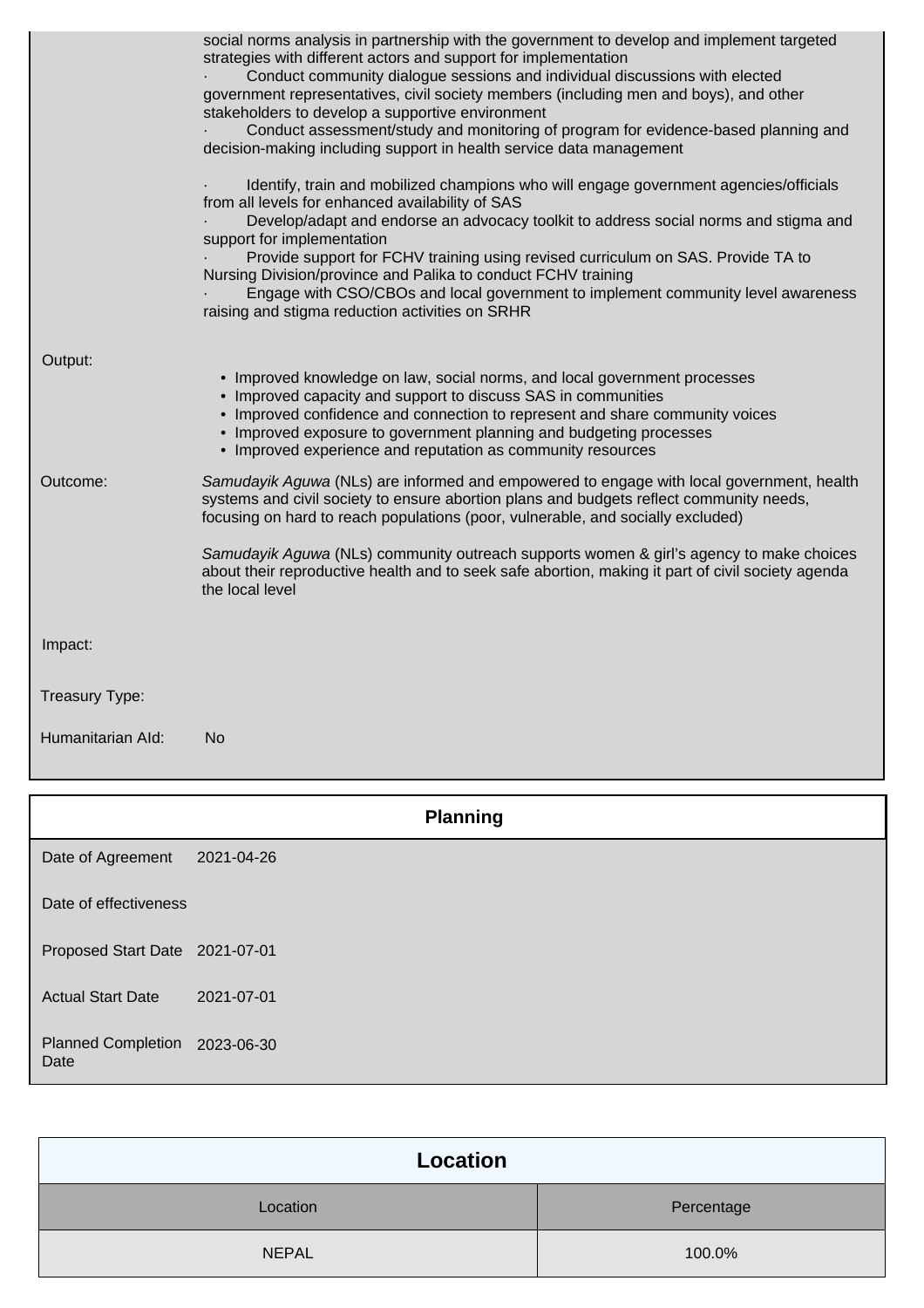| <b>National Plan</b>                                                                    |            |
|-----------------------------------------------------------------------------------------|------------|
| Program                                                                                 | Percentage |
| [Health and Nutrition ] [Social Development Policy ] [National Development Plan (NDP) ] | 100.0%     |

| <b>Sector</b>                        |            |  |
|--------------------------------------|------------|--|
| Sector                               | Percentage |  |
| Nepal Sector Classification HEALTH 0 | 100.0%     |  |

| <b>Implementing/Executing Agency</b> |        |  |
|--------------------------------------|--------|--|
| <b>Implementing Agency</b>           |        |  |
| Ministry of Health and Population    | 50.0%  |  |
| NGO Federation of Nepal              | 50.0%  |  |
| <b>Executing Agency</b>              |        |  |
| <b>IPAS Nepal</b>                    | 100.0% |  |
| <b>Responsible Organization</b>      |        |  |
| Ministry of Health and Population    | 100.0% |  |
| Donor                                |        |  |
| <b>IPAS Nepal</b>                    | 0.0%   |  |

| <b>Funding</b>                        |                       |                    |                               |            |                     |
|---------------------------------------|-----------------------|--------------------|-------------------------------|------------|---------------------|
| Transaction<br>Date                   | Type of<br>Assistance | Mode of<br>Payment | Post Earthquake<br>Assistance | Commitment | <b>Disbursement</b> |
|                                       |                       |                    | <b>IPAS Nepal</b>             |            |                     |
| <b>Actual</b>                         |                       |                    |                               |            |                     |
| 4/26/2021                             | Grant Aid             | Cash               | N <sub>o</sub>                | 2,179,677  | 1,418,972           |
| Total<br>2,179,677                    |                       |                    | 1,418,972                     |            |                     |
| <b>Planned</b>                        |                       |                    |                               |            |                     |
| <b>UNDISBURSED BALANCE</b><br>760,705 |                       |                    |                               |            |                     |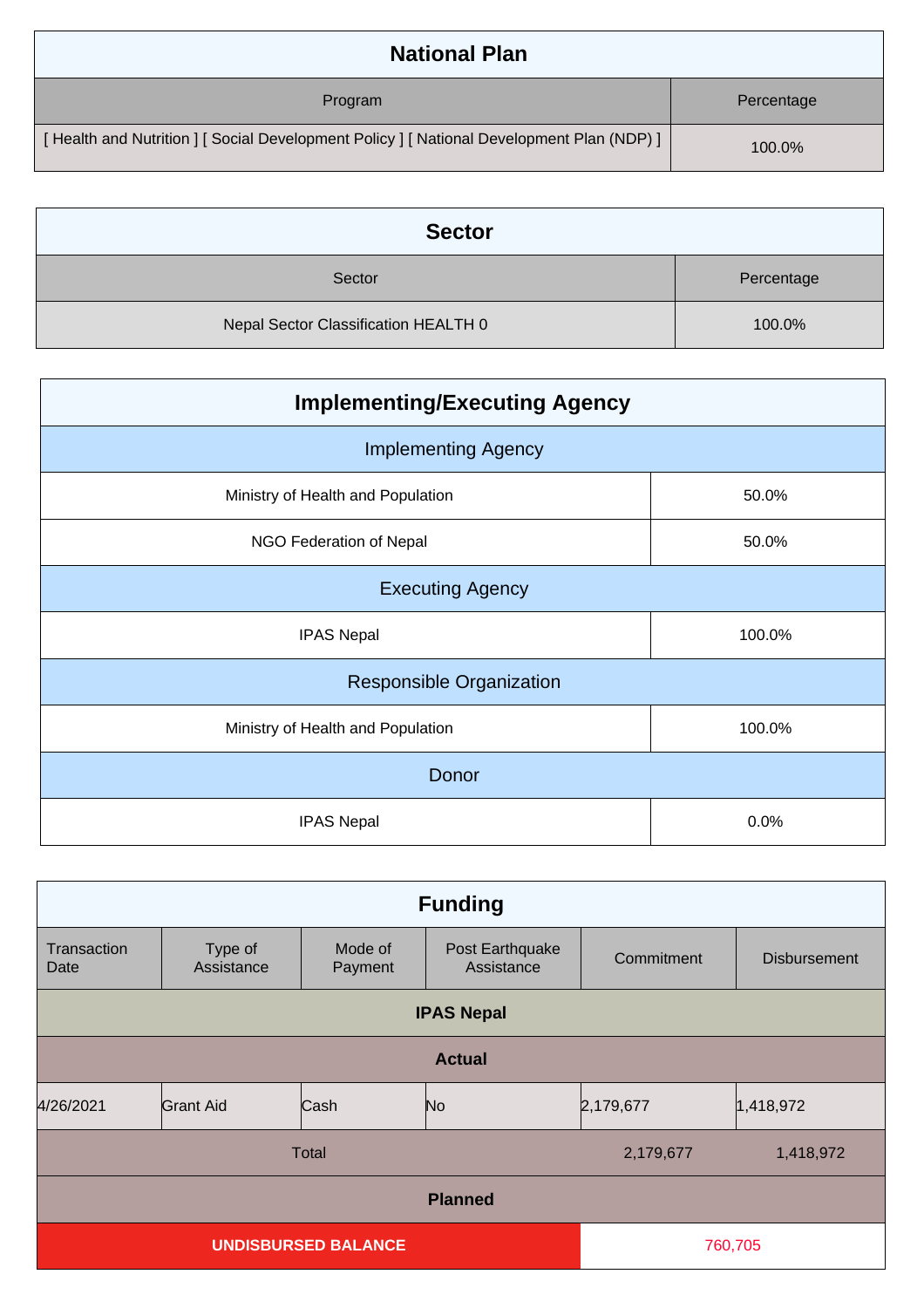| Transaction<br>Date        | Type of<br>Assistance | Mode of<br>Payment | Post Earthquake<br>Assistance | Commitment  | <b>Disbursement</b> |
|----------------------------|-----------------------|--------------------|-------------------------------|-------------|---------------------|
| 4/26/2021                  | <b>Grant Aid</b>      | Cash               | No                            |             | 2,179,677           |
| Total                      |                       |                    |                               | $\mathbf 0$ | 2,179,677           |
| Total (IPAS Nepal)         |                       |                    | 2,179,677                     | 3,598,649   |                     |
| <b>UNDISBURSED BALANCE</b> |                       |                    | $-1,418,972$                  |             |                     |

| <b>Progress Achieved</b>       |                                                                                                                                                                                                                                                                                                                                                       |  |
|--------------------------------|-------------------------------------------------------------------------------------------------------------------------------------------------------------------------------------------------------------------------------------------------------------------------------------------------------------------------------------------------------|--|
|                                |                                                                                                                                                                                                                                                                                                                                                       |  |
| Progress Achieved:             | 18 policy discourses (with more than 500 participants) were organized<br>with the federal, provincial, and local government stakeholders, Inter-<br>Party Women's Alliance (IPWA) networks, women's networks, CSOs,<br>and others. Ipas Nepal supported the government in orienting the                                                               |  |
| Key Problems:                  | provisions in these guidelines to more than 1,840 health managers,<br>service providers, and elected government representatives from 16<br>districts. We also oriented 580 female community health volunteers<br>(FCHVs) to support women self-managing their abortion, and 96 private                                                                |  |
| Steps Taken to Solve Problems: | pharmacists on dispensing MA drugs correctly. Technical assistance<br>was provided to the National Health Training Centre (NHTC) and<br>Province Health Training Centers (PHTC) to prepare SAS Training<br>Management Guideline, including a follow-up Enhancement Package<br>(on contraceptive care) and to update the trainers. Ipas also supported |  |
|                                | the expansion of the SAS training sites. . A total of 7 hospitals from                                                                                                                                                                                                                                                                                |  |
|                                | three provinces were assessed for potential training sites during the                                                                                                                                                                                                                                                                                 |  |
|                                | reporting period. Five (5) service providers from 5 districts received                                                                                                                                                                                                                                                                                |  |
|                                | training on abortion care at or above 13 weeks gestation, using a                                                                                                                                                                                                                                                                                     |  |
|                                | blended learning approach, and were provided clinical mentoring after                                                                                                                                                                                                                                                                                 |  |
|                                | the training. Ipas supported 3 medical colleges for training certification<br>and training of trainers (TOT) for midwives' educators, in support of pre-                                                                                                                                                                                              |  |
|                                | service training on SAS. Ipas conducted operational research to assess                                                                                                                                                                                                                                                                                |  |
|                                | the acceptability and feasibility of Sayana press, a subcutaneous                                                                                                                                                                                                                                                                                     |  |
|                                | injectables contraceptives, in Nepal. The study results revealed that this                                                                                                                                                                                                                                                                            |  |
|                                | may be an additional FP method in Nepal's health system that will be                                                                                                                                                                                                                                                                                  |  |
|                                | widely accepted by women and girls of reproductive age. Ipas supported                                                                                                                                                                                                                                                                                |  |
|                                | in agency building of 117 women and girls to increase the utilization of                                                                                                                                                                                                                                                                              |  |
|                                | SRH services. Women from marginalized communities were selected                                                                                                                                                                                                                                                                                       |  |
|                                | and trained as Natural leaders (NL) to advocate for SRHR, including the<br>use of a gender transformative approach in hard-to-reach communities.                                                                                                                                                                                                      |  |
|                                | These NLs conducted more than 600 community sessions and reached                                                                                                                                                                                                                                                                                      |  |
|                                | nearly 14,000 women, men, girls, and boys. Ipas Nepal trained 45 civil                                                                                                                                                                                                                                                                                |  |
|                                | society activists as champions from 7 districts in two provinces to help                                                                                                                                                                                                                                                                              |  |
|                                | build social support through increased participation by civil society                                                                                                                                                                                                                                                                                 |  |
|                                | members for SRH services and stigma reduction. Ipas and its partners                                                                                                                                                                                                                                                                                  |  |
|                                | also trained 110 civil society members from 4 districts to challenge                                                                                                                                                                                                                                                                                  |  |
|                                | harmful practices and advocate for SRHR, and support champions in                                                                                                                                                                                                                                                                                     |  |
|                                | the districts. Ipas oriented 971 FCHVs using the revised training                                                                                                                                                                                                                                                                                     |  |
|                                | curriculum on safe abortion, safe motherhood, and reproductive health                                                                                                                                                                                                                                                                                 |  |
|                                | rights (SMRHR), and the provisions on SAS in the interim/COVID-19<br>guidelines on RMNCH services.                                                                                                                                                                                                                                                    |  |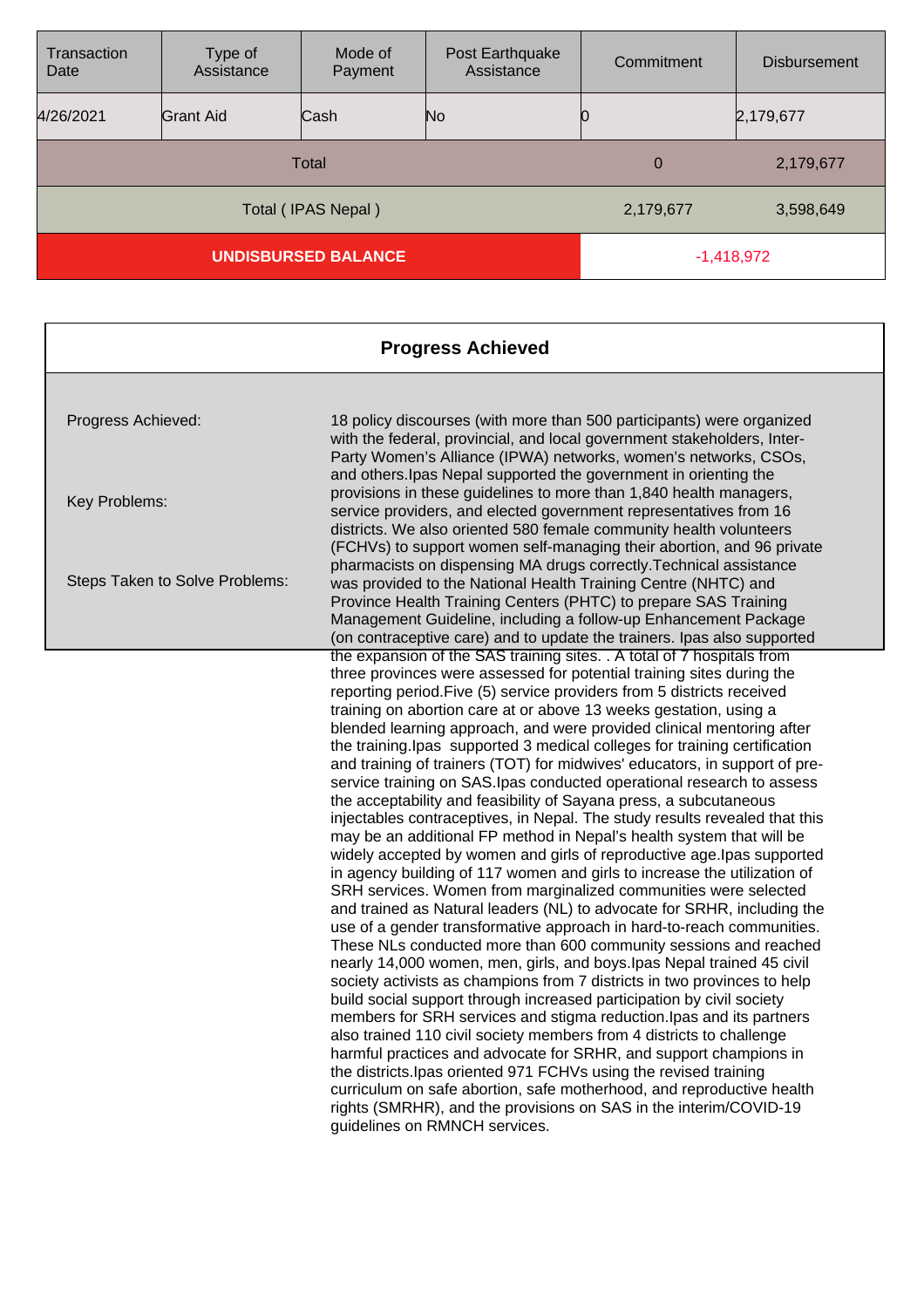Ipas Nepal, along with other INGOs, is facing reductions in funding from the largest anonymous donor in the abortion rights field. Additionally, there is uncertainty around funding from foreign governments due to a potential reduction in their GDP because of the coronavirus pandemic. At a time when sexual and reproductive health services are crucial, funding cuts pose a particular challenge not just for INGOs but also for people that rely on public health systems to provide free SRH services.· The lockdown and travel restrictions resulted in delays in implementing the project activities. Ipas Nepal planned and accelerated the implementation of the activities from November onwards after lifting of lock-down and decreasing the COVID-19 cases. The second wave of COVID-19 started in late March 2021; and has impacted almost all areas of the health system. Ipas Nepal is conducting many virtual activities and other COVID-19 response activities including procurement and supply of personnel protective equipment and other essential supplies. An assessment of the SRHR program during COVID-19 context from the Reproductive Health Sub-cluster revealed that nearly three-fourth of SAS sites were nonfunctional, not able to provide SRH services, including abortion, during the lockdown period. Despite the challenges, the SAS sites in Ipas supported districts provided services immediately after the endorsement and orientation on the interim guidelines.

Development of alternative working modalities in COVID 19 contextExploring opportunities for alternative funding sources for safe abortion programWorking in close coordination with health cluster and reproductive health sub cluster to address the challenges due to COVID 19 in SRHR.

| <b>Funding Information</b>        |             |  |
|-----------------------------------|-------------|--|
| <b>Total Actual Commitment</b>    | 2,179,677   |  |
| <b>Total Planned Commitment</b>   | $\mathbf 0$ |  |
| <b>Total Actual Disbursement</b>  | 1,418,972   |  |
| <b>Total Planned Disbursement</b> | 2,179,677   |  |
|                                   |             |  |